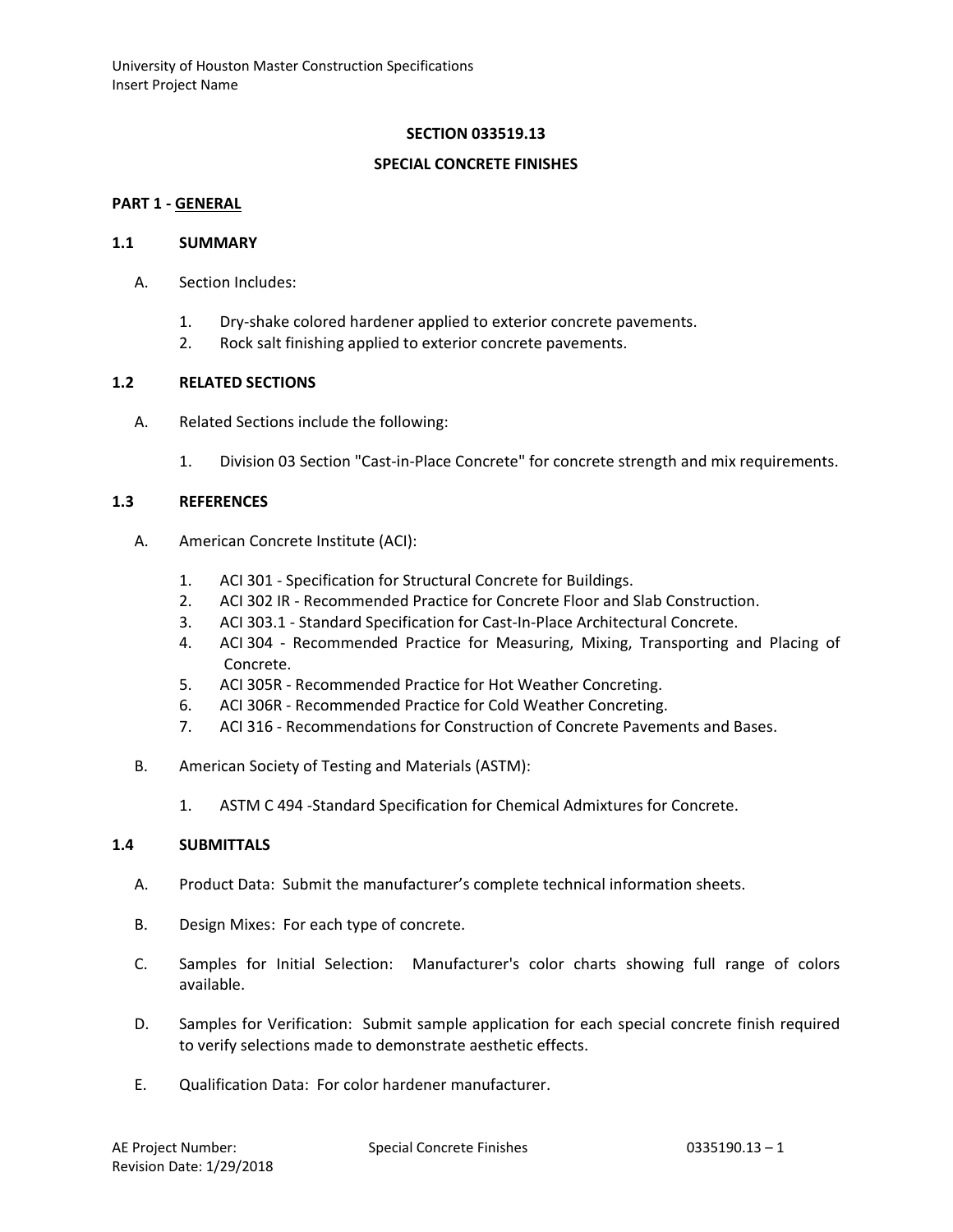# **1.5 QUALITY ASSURANCE**

- A. Concrete Contractor Qualifications: Concrete work shall be performed by firm with three years experience and must have successfully completed not less than 6 projects work of similar scope and quality comparable in scale and complexity.
	- 1. Statement of Contractor Qualifications: Submit list of at least 6 completed projects including project name, project address and owner contact information.
- B. Obtain each specified material from same source and maintain high degree of consistency in workmanship throughout Project.
- C. Colored Concrete Mockup:
	- 1. Construct mockup using processes and techniques intended for use on permanent work, including curing procedures. Include samples of control, construction, and expansion joints in sample panels. Individual workers who will perform the work for the Project will produce mockup.
	- 2. Obtain Architect's approval of mockup before proceeding with topping installation.
	- 3. Accepted mockup provides visual standard for work of Section.
	- 4. Mockup shall remain through completion of the work for use as a quality standard for finished work.
	- 5. Remove mockup when directed.

# **1.6 DELIVERY, STORAGE, AND HANDLING**

- A. Products shall be delivered in original factory packaging, unopened and undamaged. Packaging will bear identification of product, manufacturer's identification and batch numbers. A technical information sheet and MSDS should be available for each product throughout the project.
- B. Store the product in strict accordance with the manufacturer's recommendations in a location protected from damage, construction activity, and weather conditions.

# **1.7 JOB SITE CONDITIONS**

- A. Protection: Precautions shall be taken to protect surrounding areas and landscaping.
- B. Schedule placement to minimize exposure to wind and hot sun
- C. Avoid placement if rain, snow, or frost is forecast within a 24-hour period. Protect fresh concrete from moisture and freezing.
- D. Comply with professional practices described in ACI 305R and ACI 306R.

# **1.8 PRE-JOB CONFERENCE**

A. One week prior to placement of concrete a meeting shall be held to discuss the Project and application methods.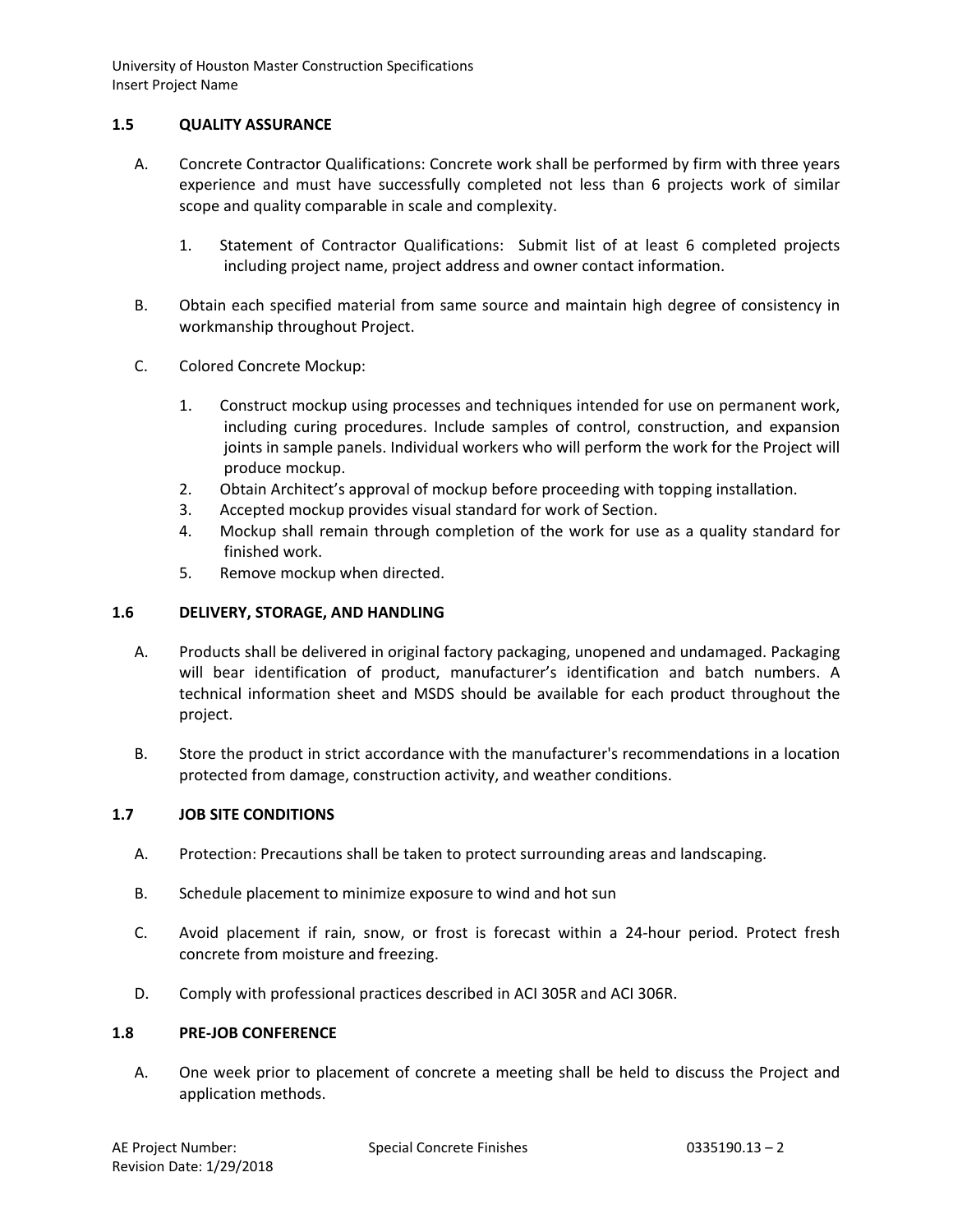B. It is suggested that the Landscape Architect, General Contractor, Subcontractor, Ready-Mix Concrete Representative, and a Manufacturer's Representative be present.

# **PART 2 - PRODUCTS**

## **2.1 MANUFACTURERS**

A. Basis-of-Design Product: Subject to compliance with requirements, provide Lithochrome Color Hardener dry-shake colored hardener by L.M. Scofield or accepted substitution.

# **2.2 MATERIALS**

- A. Rock salt- sifted to remove all materials smaller than 1/8".
- B. Evaporation Retarder if needed shall be as follows:
	- 1. BRICKFORM® Evaporation Retarder, Rafco Product's factory concentrated surface retardant or accepted substitution.

## **2.3 COLORS**

A. Colors as selected by Architect from manufacturer's standard and custom colors. More than one color may be selected.

### **2.4 CONCRETE MIX DESIGN**

- A. Concrete shall be as specified in Division 03 Section "Cast-in-Place Concrete.
- B. Slump of concrete shall be as specified in Division 03 Section "Cast-in-Place Concrete.
- C. Do not add calcium chloride to mix as it causes mottling and surface discoloration.
- D. Supplemental admixtures shall not be used unless approved by manufacturer.
- E. Do not add water to the mix in the field.

### **PART 3 - EXECUTION**

### **3.1 CONCRETE PLACEMENT**

- A. Move concrete into place with square-tipped shovels or concrete rakes.
- B. Vibrators, when used, shall be inserted and withdrawn vertically.
- C. Concrete shall be struck to specified level with wood or magnesium straight edge or mechanical vibrating screed.
- D. The concrete surface shall be further leveled and consolidated with highway magnesium straight edge and/or magnesium bull float.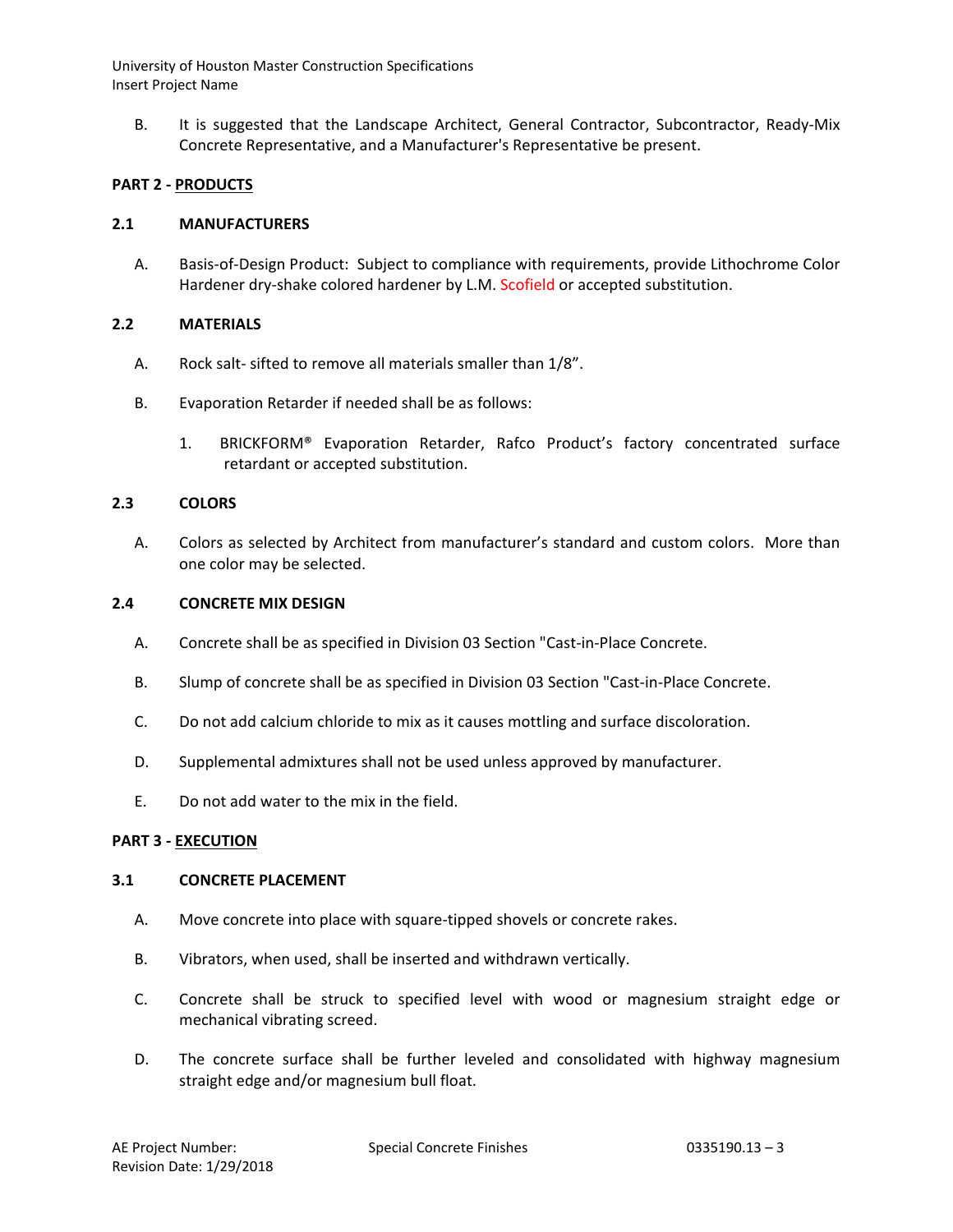E. Mechanically float concrete surfaces as soon as concrete surface has taken its initial set and will support weight of a power float machine equipped with float shoes or combination blades and operator.

# **3.2 INSTALLATION – DRY-SHAKE COLORED HARDENER**

- A. Protect surrounding areas as specified.
- B. Apply 2/3 of specified application rate to freshly floated concrete surface. Bleed water shall not be present during or following application of first and second shake.
- C. Do not throw dry-shake; distribute evenly by hand or mechanical spreader designed to apply floor hardeners
- D. As soon as dry-shake material has absorbed moisture, indicated by uniform darkening of surface, mechanically float concrete surface a second time, Using only a wood float, just enough to bring moisture from base slab through dry-shake color hardener.
- E. Immediately following second floating, apply remaining 1/3 of specified application rate. If applied by hand, broadcast in opposite direction of first application for a more uniform coverage. If a mechanical spreader is used, apply the same manner as previously described.
- F. As soon as dry-shake material has absorbed moisture, mechanically float concrete surface a third time using only a wood float.
- G. Do not add water to the surface.
- H. Do not use plastic sheeting to cure the concrete.
- I. After the initial curing period, a clear, non-staining, non-yellowing curing compound that conforms to ASTM C 309 may be used.

# **3.3 APPLICATION OF ROCK SALT**

- A. Screed, tamp, and float concrete.
- B. While concrete is still in a plastic stage, evenly dispense rock salt over surface at the rate of ten pounds per 150 square feet.
- C. Carefully float the rock salt to depress it into concrete. Avoid covering rock salt.
- D. Allow concrete to cure and set thoroughly under normal procedures.
- E. After seven to ten days, thoroughly wash any remaining salt from the area. Do not contaminate any adjacent planting areas with salt.

# **3.4 PROTECTION OF FINISHED WORK**

A. Provide final protection and maintain conditions, in a manner acceptable to Installer, that ensure topping are without damage or deterioration at the time of Substantial Completion.